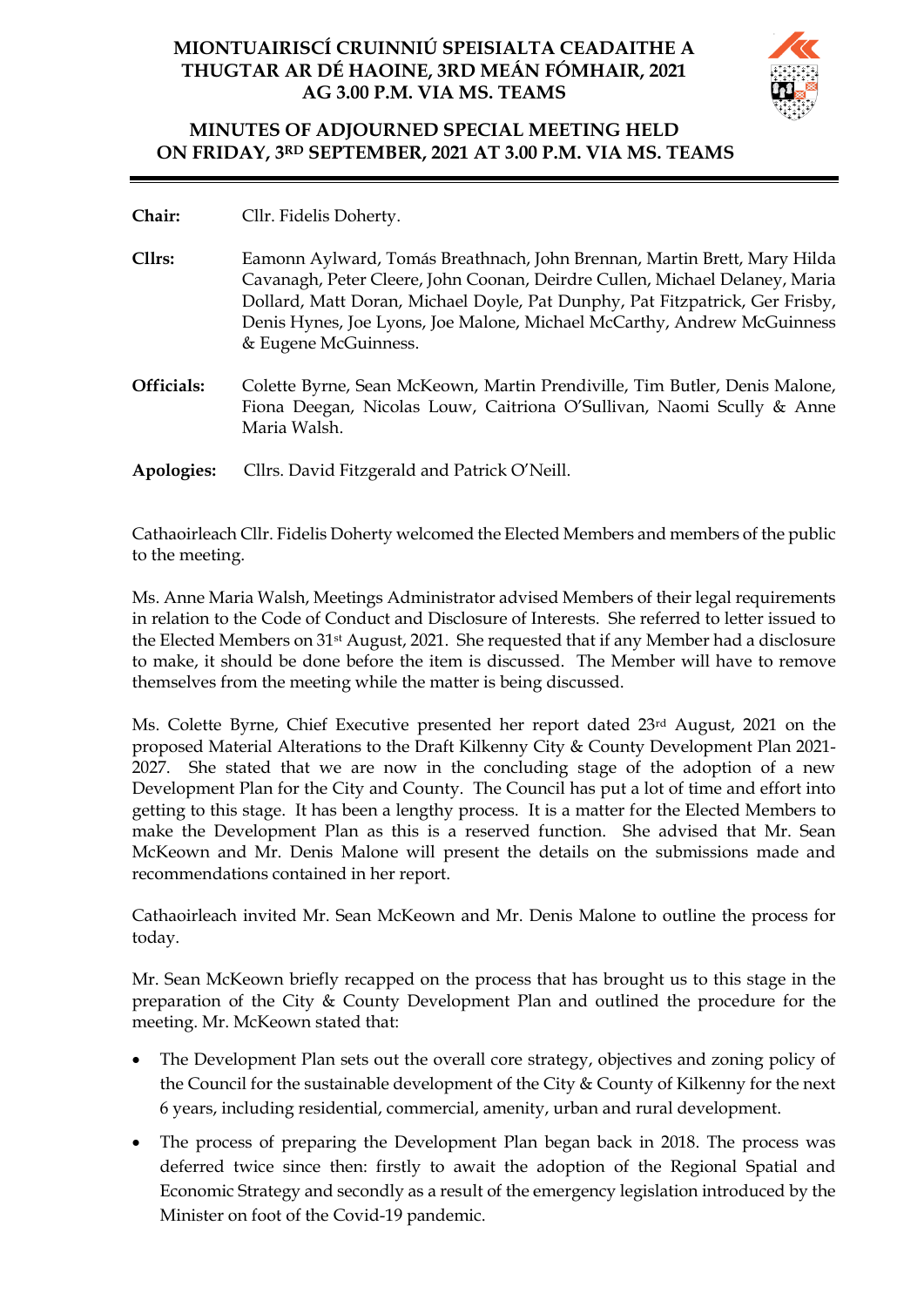- the Draft Plan was placed on public display last December for a period of 12 weeks. 463 submissions were received on the Draft Plan. At a Special Meeting held on 8<sup>th</sup> June, 2021, the Members agreed to a number of material alterations to the Draft Plan on foot of the submissions received.
- The proposed alterations to the Draft Development Plan were then placed on public display for a period of 4 weeks to the  $28<sup>th</sup>$  July, 2021. A total of 628 submissions were received. The purpose of the Meeting today is to consider the Chief Executive's Report and recommendations on those submissions. Members received the Chief Executive's Report on 23rd August last, and an Addendum dated 26th August.
- Members are required to adopt the Development Plan by 8<sup>th</sup> September next when the deadline expires for the statutory period provided from when the process commenced.
- Members in making the Development Plan are required to have regard to: the proper planning and sustainable development of the City & County; their statutory obligations; and relevant Government and National Policies.

In response to queries from Elected Members in relation to legislation introduced last July by Government affording discretion to local authorities to seek an extension to the process for making their Development Plan, Mr. Denis Malone confirmed that this provision does not apply in the case of Kilkenny. Mr. Malone explained that a necessary consequence of extending the duration of the existing Development Plan would be that environmental assessments are required to be undertaken within the statutory 'guillotine' period for the review of the new Development Plan, and it would not have been possible to complete these in the case of Kilkenny by 8th September next.

Mr. Sean McKeown referred to the Addendum to the Chief Executive's Report that was sent to all Members on the 26th August last. Mr. Denis Malone advised that following receipt of the Office of the Planning Regulator (OPR) submission, it is recommended that Section 11.5.2 of the Plan be amended as the restrictions in relation to the scale of windfarms have no national policy basis. The Chief Executive's recommendation is to delete the limit of 65m in height for community based windfarms.

It was proposed by Cllr. Mary Hilda Cavanagh, seconded by Cllr. Andrew McGuinness and agreed by all:

*"To delete the limit of 65m in height for community based wind farm development."*

Cllr. Mary Hilda Cavanagh referred to the submissions received from the public in relation to windfarm developments in Johnswell/Castlewarren area. She requested clarification on why Members cannot consider these submissions and if Members vote against the Plan what are the consequences. She stated that the submissions reflect the views of people in that area in relation to development of the area and any proposed windfarm development of scale.

Cllr. Andrew McGuinness stated that from the volume of submissions, calls, e-mails etc. from the people of Johnswell/Castlewarren is very clear in their opposition to windfarms being developed in the area. He stated that Members are disappointed that these submissions cannot be considered.

Contributions were received from Cllrs. Eugene McGuinness, Denis Hynes, John Brennan, Maria Dollard, Pat Fitzpatrick, Martin Brett, Joe Malone, Pat Dunphy, John Coonan, Deirdre Cullen, John Brennan, Joe Lyons, Eamon Aylward and Matt Doran.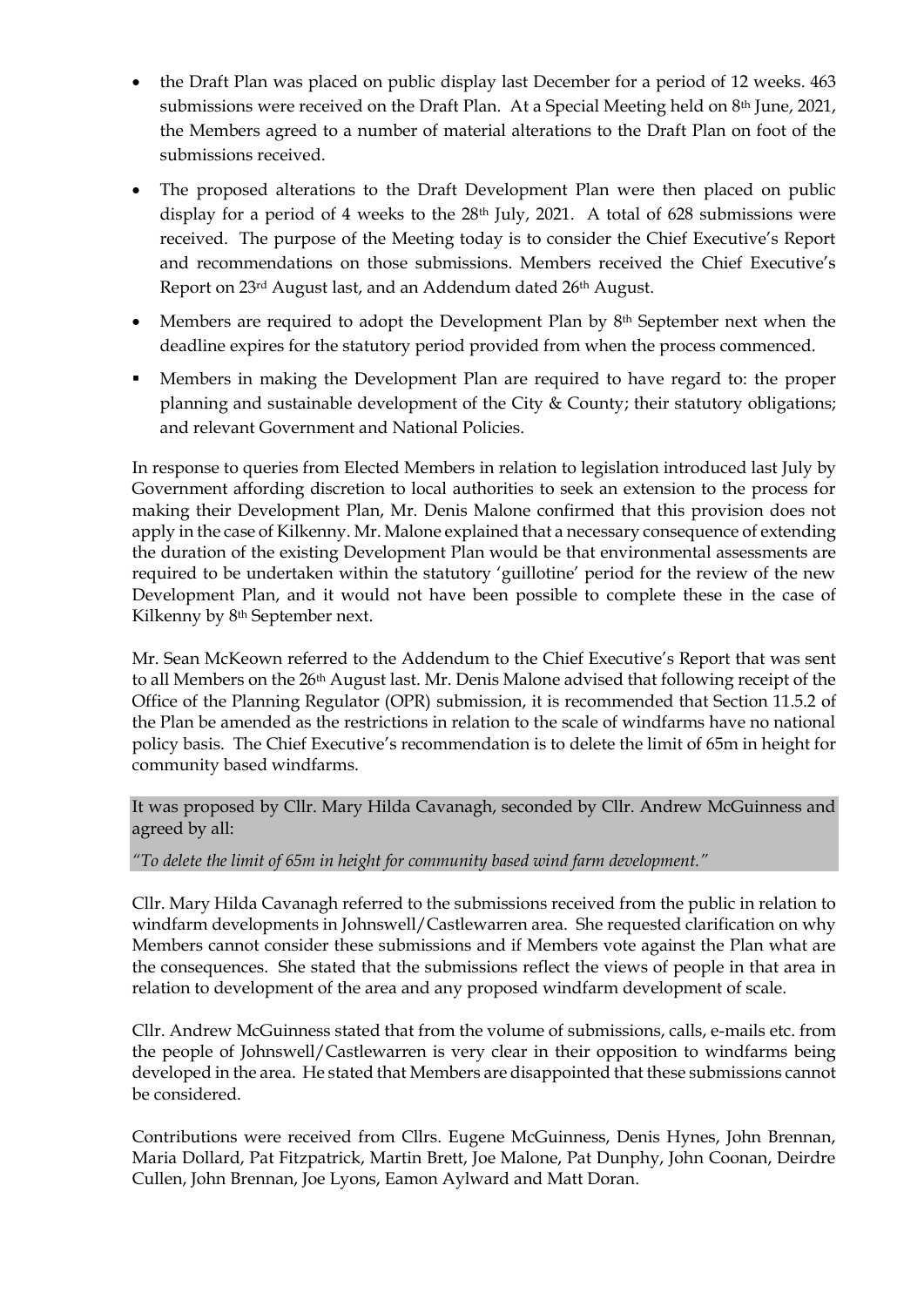All Members voiced their concerns on the "Acceptable in Principle" designation of a number of areas in the County for windfarm development. Members expressed their views that the recommendations received from the OPR on the designations of Castlebanny and Templeorum/Tullahought in the wind strategy are unacceptable. Members stated that the recommendation of the Chief Executive would not be accepted in relation to Castlebanny and Templeorum/Tullahought.

Members raised queries in relation to the following:

- Review of Plan/amendments to Plan.
- Variation of Plan/Material Contravention.
- What happens if a Planning Application is received?
- Energy targets set by Government and County Council, National Guidelines & National Strategy, legal status of Guidelines.
- Areas designated as "Acceptable in Principle" for wind development.
- **•** Disappointed that all other areas of Development Plan is being overshadowed by Renewable Energy Strategy.
- Attention being given to larger wind projects and not community based wind projects.
- Clarify role of Planning Regulator.
- Clarify the process of accepting/rejecting the Chief Executive's recommendation consequences of Members decisions.
- Wind strategy designation of the Johnswell/Castlewarren area.
- **•** Timeline for making the Plan.

Mr. Denis Malone advised:

- The submissions received in relation to Johnswell/Castlewarren were made too late in the process. The process for the preparation and adoption of the Development Plan is set out in the legislation. Amendments made by the Elected Members in June 2021 were published in July 2021 and did not include any alteration to the designation in the wind strategy in the Johnswell/Castlewarren area. In accordance with Section 12(7) and (8) Members can only deal with submissions made on the amendments published in July 2021. Any proposal on the designation in Johnswell/Castlewarren cannot be taken today.
- The Council has two years to make a new Development Plan. Meeting today is to make the Plan with or without the proposed recommendations of the Chief Executive. There is no process to defer making the Plan beyond the two year limit. If the Plan is not made, the Draft Plan as agreed with amendments in June 2021 will be the new Plan, if no decision is made by the Members by 8th September, 2021. The deadline for Members to make the Plan is 8th September, 2021 and this cannot be extended.
- The Members are required to consider the submission from the OPR separately and this will be dealt with shortly. He further advised that submissions received in respect of the areas of Castlebanny, Templeorum/Tullahought and Johnswell/Castlewarren will each be dealt with separately at the meeting.
- The Local Authority is mandated by Government to show how the Council will contribute to national targets for renewable energy. The renewable energy targets cover all types of energy – windfarms, solar etc. The Council is obliged to prepare a wind strategy as part of the Development Plan. The guidelines are mandatory and have a legal basis. Mr. Sean McKeown advised that a Planning Application for wind development can either be lodged with the Council or an application is made to An Bord Pleanála if it qualifies as a Strategic Infrastructure Development.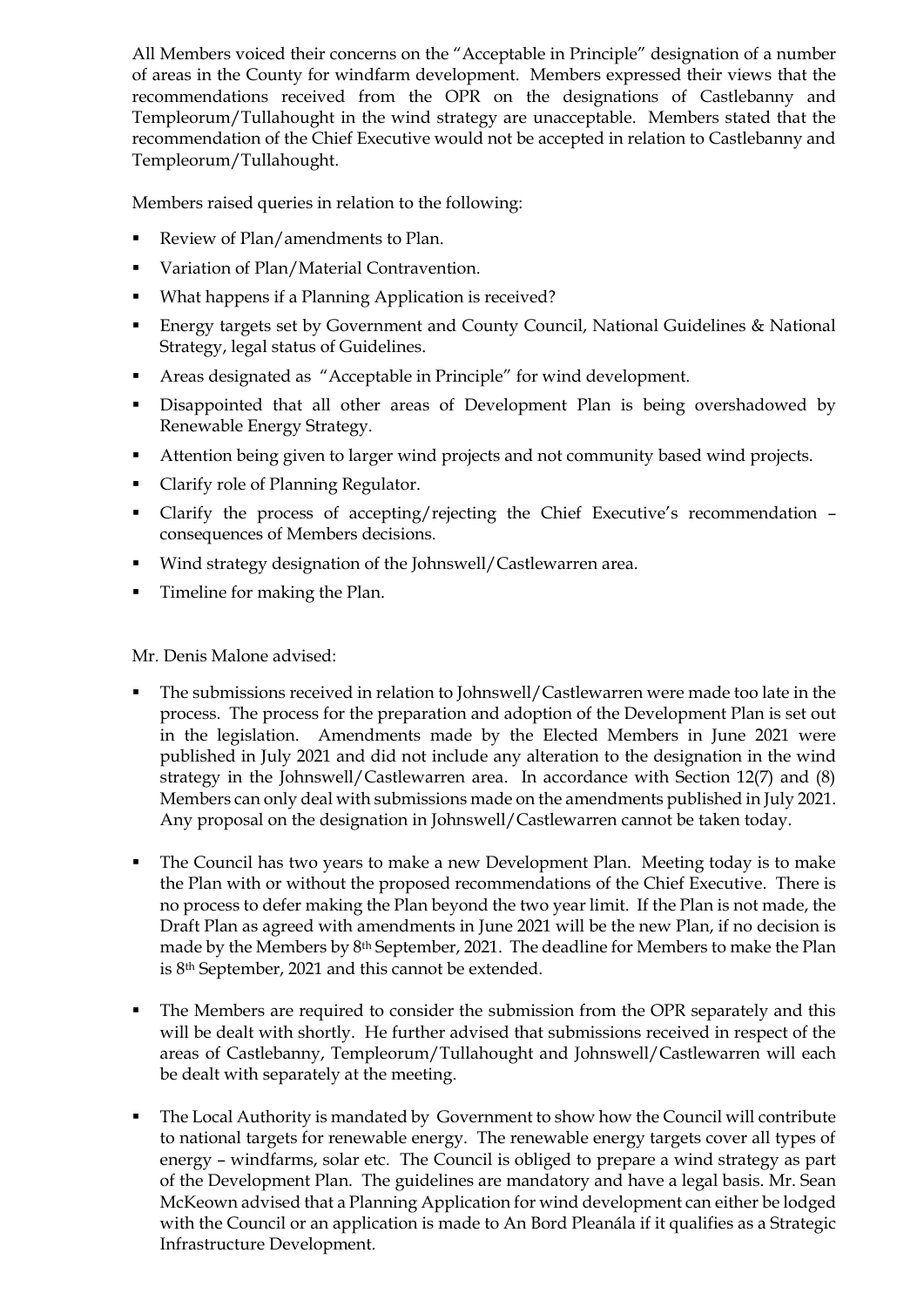- The Development Plan can be amended if a variation was required during the term of the Plan. The Council would be legally required to carry out all statutory assessments.
- The Office of the Planning Regulator (OPR) reviews all Development Plans and makes recommendations to each Council as appropriate. It is a matter for the Elected Members to accept/not to accept the OPR's recommendation. If the Elected Members do not accept the OPR's recommendation, the Council is required to notify the OPR within 5 working days and outline the reasons for the decision. The OPR will consider the notification and has 4 weeks to inform the Minister. The Minister can then take steps to ensure that the Development Plan is in accordance with the proper planning and sustainable development of the area. The Minister can issue a draft direction to the Council which goes on public display for 2 weeks. The Chief Executive prepares a report on the public submissions and the Elected Members also make a submission to the OPR. Thereafter, the Minister decides on a direction to the Council.
- There are no penalties in legislation apart from a Ministerial direction.

Cllr. Fidelis Doherty thanked all the Members for their input into the discussion on Wind Energy Development and noted all the concerns from the public and Members. She thanked the Executive for clarification on the processes and legislation. She said that the Council is prevented legally from dealing with submissions on Johnswell/Castlewarren area.

Mr. Sean McKeown advised that each of the 628 submissions received on the proposed material alterations to the Draft City & County Development Plan is referenced and responded to by the Chief Executive in her Report. The submissions have been grouped into various categories to enable the Members to consider those submissions that are similar in substance. Some of the submissions comprise issues that can be considered in more than one category, and these are therefore considered in more than one category. Mr McKeown proceeded to outline the submissions in each category.

### **CATEGORY 1**

Mr. Sean McKeown advised that the **first category** relates to submissions from prescribed bodies where the Elected Members have indicated they intend to accept the Chief Executive's Response and Recommendations. These are submissions referred to in Section 2B of the Chief Executive's Report as follows:

All with the prefix KK-C176-:1; 3; 9; 24; 49; 50; 55; 70; and 628.

If Members agree with the Chief Executive's Response and Recommendations, a resolution is required.

Cllr. Tomás Breathnach sought clarity on Submission No. 72 from LAWPRO. Mr. Sean McKeown advised that LAWPRO is not a prescribed body and is dealt with in Category 2.

It was proposed by Cllr. Andrew McGuinness, seconded by Cllr. Michael Doyle and agreed by all that:

*"Kilkenny County Council accepts the recommendation contained in the Chief Executive's Report dated 23rd August, 2021 in relation to the following submissions:*

*KK-C176-: 1; 3; 9; 24; 49; 50; 55; 70; and 628."*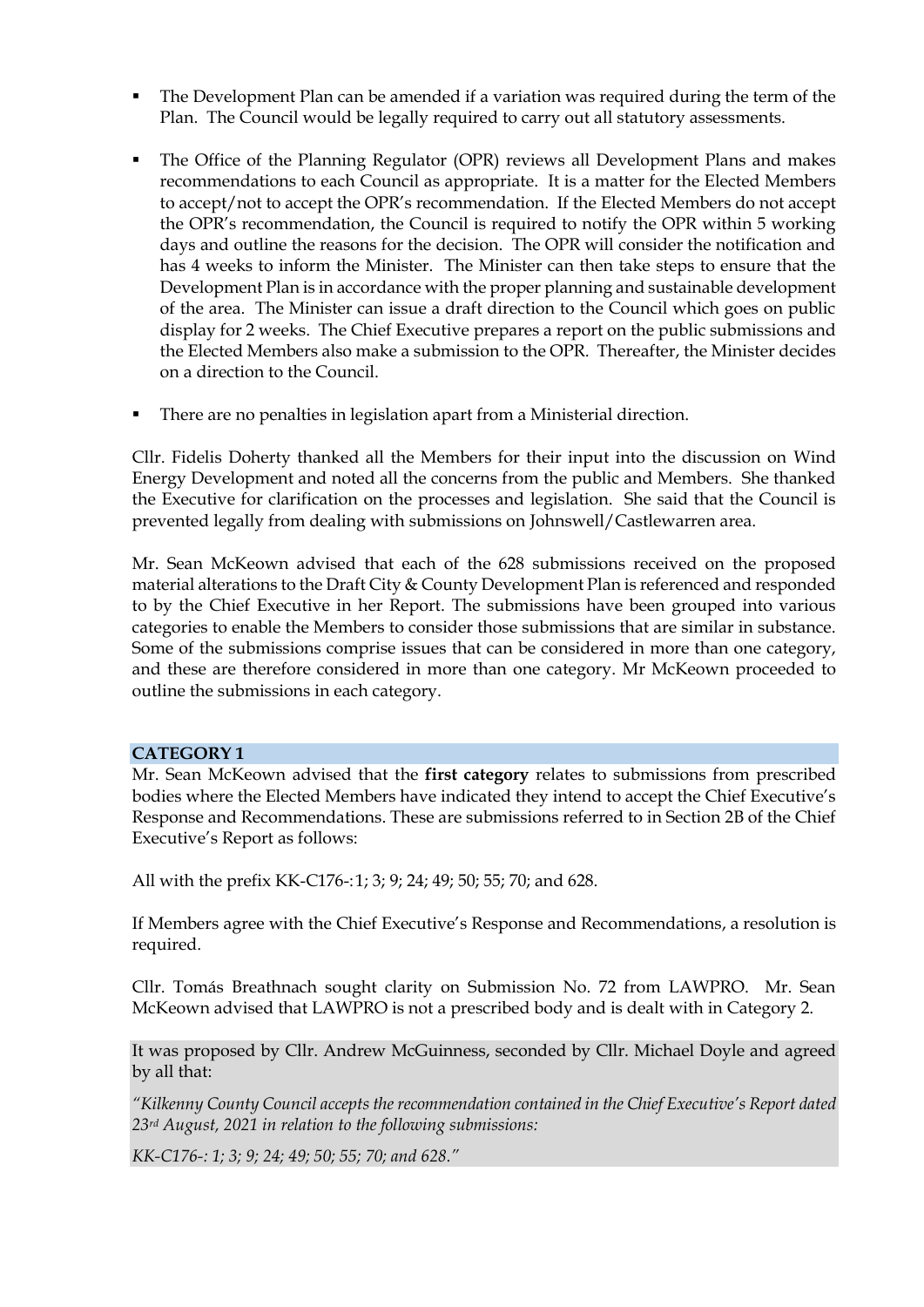### **CATEGORY 2**

Mr. Sean McKeown advised that the **second category** relates to submissions from nonprescribed bodies where the Elected Members have indicated they intend to accept the Chief Executive's Response and Recommendation. These are submissions referred to in Section 2C of the Chief Executive's Report as follows:

All with the prefix KK-C176-: 2; 5; 6; 10; 16, 17, 21, 35, 48, 60, 62 & 72.

If Members agree with the Chief Executive's Response and Recommendations, a resolution is required.

It was proposed by Cllr. Joe Lyons, seconded by Cllr. Andrew McGuinness and agreed by all that:

*"Kilkenny County Council accepts the recommendation contained in the Chief Executive's Report dated 23rd August, 2021 in relation to the following submissions:*

*KK-C176-: 2; 5; 6; 10; 16; 17; 21, 25, 35; 48; 60; 62 and 72."*

# **CATEGORY 3**

Mr. Sean McKeown advised that the **third category** relates to submission KK-C-176-58 received from the Office of the Planning Regulator (OPR). The OPR makes 5 recommendations under 4 key themes. The Chief Executive's Response and Recommendation on these are referred to in Section 2A of the Chief Executive's Report. The Elected Members can either accept or reject the Chief Executive's recommendations.

Mr. Denis Malone outlined in his PowerPoint Presentation the five recommendations from the OPR under the following 4 headings:

- Core Strategy (2)
- Renewable Energy & Climate Change
- Economic Development
- Zoning Amendment.

### **Core Strategy**

Mr. Malone advised that the recommendation from the OPR in relation to the Core Strategy is to include a review of Local Area Plans for Callan, Castlecomer and Thomastown within 12 months of the adoption of the Plan. Cllr. Tomás Breathnach raised a query in relation to Tier 4 Villages. Mr. Malone responded that there is a commitment to review Tier 4 Smaller Towns and Villages in relation to boundaries and further specific objectives.

It was proposed by Cllr. Mary Hilda Cavanagh, seconded by Cllr. Michael Doyle and agreed by all that:

*"Kilkenny County Council accepts the recommendation contained in the Chief Executive's Report dated 23rd August, 2021 in relation to Core Strategy (Point 1) of OPR Submission KK-C176-58."*

### **Renewable Energy & Climate Change**

Mr. Malone advised that the recommendation from the OPR in relation to the deletion of the threshold for wind turbines of 65m in height has already been dealt with earlier and Members have agreed to accept this recommendation.

Mr. Malone advised that recommendation 2 (a) will be dealt with under Section 3.4.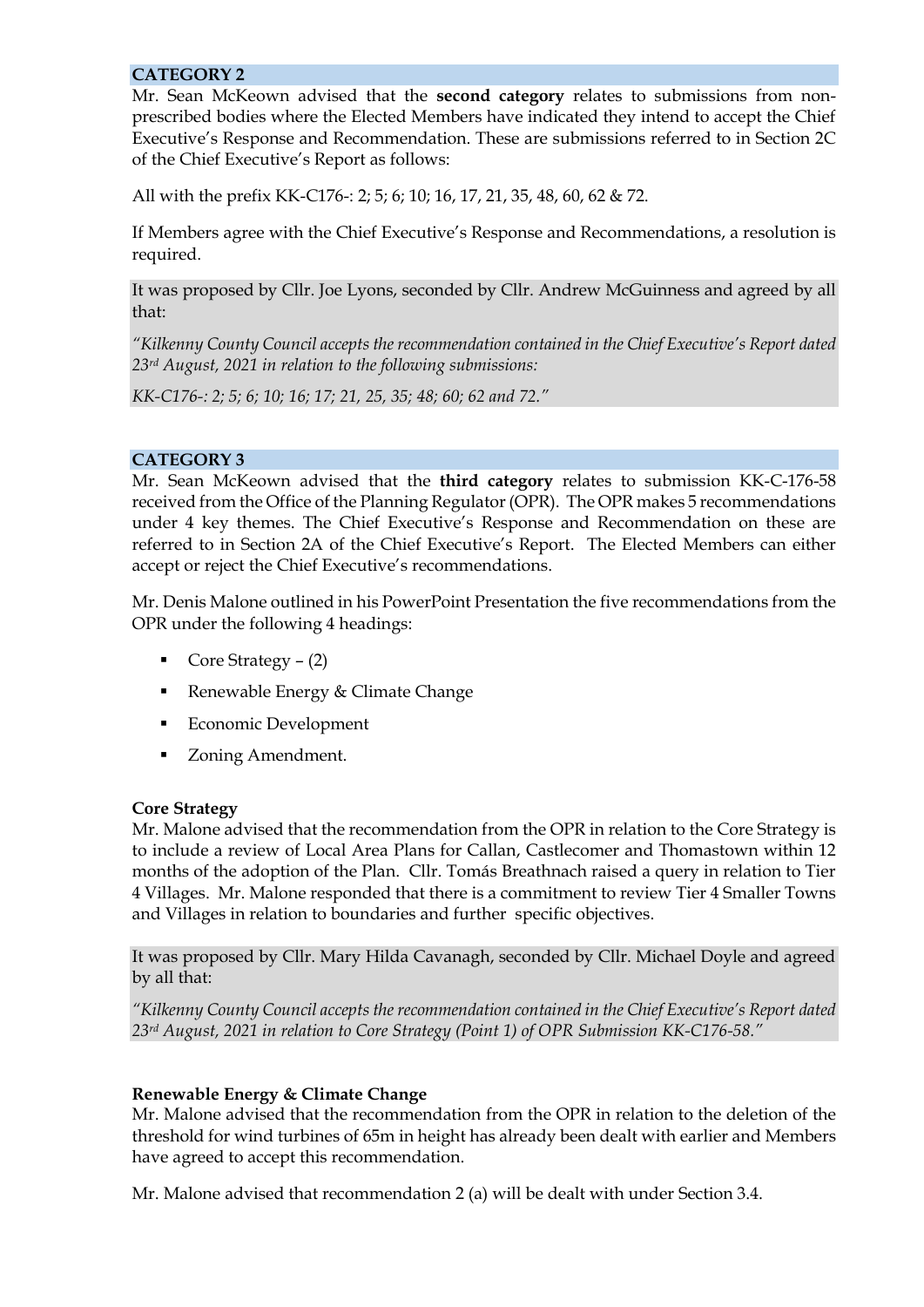Mr. Malone advised that the recommendation contained in 2 (b) in relation to climate change is to reinstate the target of 100% of electricity by renewables, to retain Linguan Valley as "Not Normally Permissible" to re-designate Templeorum Hills, Castlebanny and 3 smaller areas to the South of the County as "Acceptable in Principle".

Mr. Malone presented a map *(as attached to Minutes)* on the proposed recommendations. Cllr. Andrew McGuinness advised that the Members were not in favour of accepting the recommendation to re-designate Castlebanny & Templeorum Hills as "Acceptable in Principle".

It was proposed by Cllr. Andrew McGuinness, seconded by Cllr. Michael Doyle:

*"That Kilkenny County Council do not accept recommendation 2(b) contained in the Chief Executive's Report dated 23rd August, 2021 in relation to designation of areas for Renewable Energy as contained in the OPR Submission KK-C176-58" and Coillte Renewable Energy's Submission KK-C176-4."*

Cathaoirleach advised that in any situation where the Members are not accepting the Chief Executive's Recommendation a Roll Call Vote will be taken.

Roll Call was taken.

# **In favour of not accepting the Chief Executive's Recommendation [22]**

*Cllrs. Fidelis Doherty, Eamonn Aylward, Tomás Breathnach, John Brennan, Martin Brett, Mary Hilda Cavanagh, Peter Cleere, John Coonan, Deirdre Cullen, Michael Delaney, Maria Dollard, Matt Doran, Michael Doyle, Pat Dunphy, Pat Fitzpatrick, Ger Frisby, Denis Hynes, Joe Lyons, Joe Malone, Michael McCarthy, Andrew McGuinness & Eugene McGuinness.*

The proposal was passed unanimously by all 22 Elected Members present.

Cllrs Dunphy and Breathnach asked for clarity on submission KK-C176-4 from Coillte Renewable Energy. It was noted that as the Elected Members had rejected the Chief Executive's recommendations in relation to the OPRs submission on Renewable Energy, then as a consequence the Elected Members also rejected the Chief Executive's recommendations on submission KK-C176-4.

### **Economic Development**

Mr. Malone advised that the recommendation from the OPR in relation to Economic Development is to ensure that a mechanism is put in place to advance the preparation of the Joint Retail Strategy in advance of the Ferrybank/Belview Local Area Plan. He stated that the Chief Executive's recommendation is that its incorporation into the Development Plan is not critical and therefore the recommendation is to provide for the Joint Retail Strategy in advance is not considered necessary at this stage. Kilkenny County Council will work with Waterford City & County Council on a Joint Retail Strategy and there is an objective in the Waterford City & County Development Plan to do this within one year of the adoption of the Waterford Development Plan.

It was proposed by Cllr. Mary Hilda Cavanagh, seconded by Cllr. Andrew McGuinness and agreed by all that:

*"Kilkenny County Council accepts the recommendation contained in the Chief Executive's Report dated 23rd August, 2021 in relation to Economic Development (Point 3) of OPR submission KK-C176-58"*

### **Zoning Amendment**

Mr. Malone advised that the OPR is seeking the reversal of the proposed zoning from General Business to Existing Residential on lands at Lacken on the Dublin Road, Kilkenny identified on map displayed. (Previous submission to the Draft Plan refers KK-C162-148).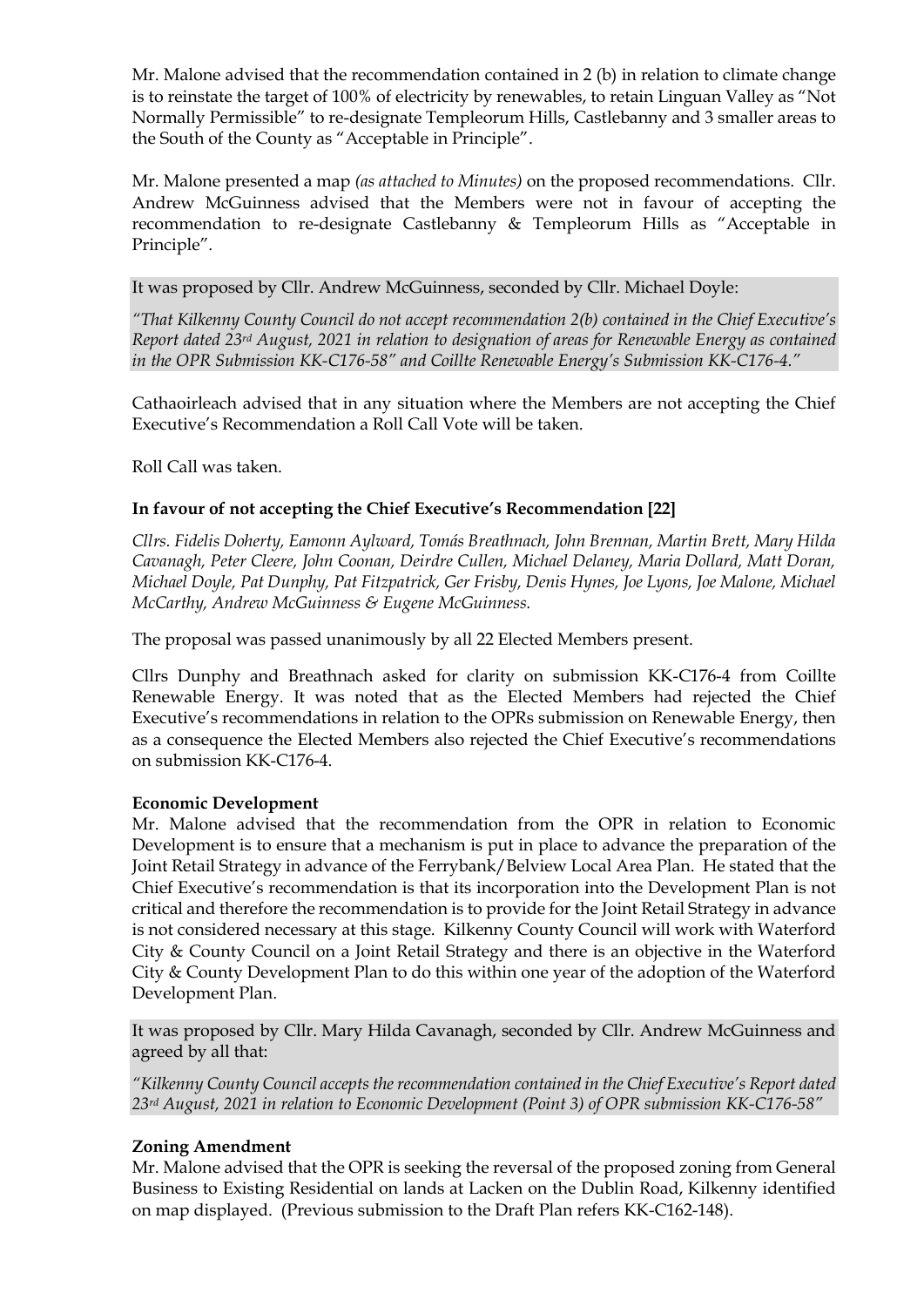Cllrs Andrew McGuinness and Eugene McGuinness expressed their concerns in relation to increased traffic congestion on the Dublin Road if the site was to be developed for residential purposes and that the bus service would be unable to expand if zoning is changed.

Cllr. Tomás Breathnach asked for clarity if a non-residential application could be accommodated if zoning reverted back to residential. Mr. Malone advised that there is some business already on these zoned lands. Any planning application will be dealt with on its merits.

It was proposed by Cllr. Andrew McGuinness, seconded by Cllr. Martin Brett:

*"That Kilkenny County Council do not accept the recommendation contained in the Chief Executive's Report dated 23rd August, 2021 in relation to zoning amendment (Point 4) of the OPR Submission KK-C176-58."*

Roll Call was taken.

### **In favour of not accepting Chief Executive's Recommendation [20]**

*Cllrs. Fidelis Doherty, Eamonn Aylward, John Brennan, Martin Brett, Mary Hilda Cavanagh, Peter Cleere, John Coonan, Deirdre Cullen, Michael Delaney, Matt Doran, Michael Doyle, Pat Dunphy, Pat Fitzpatrick, Ger Frisby, Denis Hynes, Joe Lyons, Joe Malone, Michael McCarthy, Andrew McGuinness & Eugene McGuinness.*

#### **In favour of accepting the Chief Executive's Recommendation [2]**

*Cllrs. Tomás Breathnach and Maria Dollard* 

This proposal was passed by 20 in favour of not accepting the Chief Executive's Recommendation to 2 in favour of accepting.

#### **Category 4**

Mr. Sean McKeown advised that the **fourth category** relates to submission KK-C-176-8 received from the OPW. Members will be aware that the OPW is the statutory agency responsible for flood defence schemes and for reducing flood risk in urban areas. The Chief Executive has recommended that the OPW's recommendation is accepted. The Members can either accept or reject the Chief Executive's recommendation.

Mr. Denis Malone presented the map of the site at the Canal Walk, Kilkenny. He advised that in 2008 the site was zoned residential. Since then, revised flood maps have been prepared. New CFRAMS maps are available and zoning land for development on flood plains gives incorrect signals. The entire site on Canal Walk, Kilkenny is now within a flood plain. There is a live Planning permission on this site and this can be executed before 2022. A Plan-making Justification Test has been carried out and this site failed. It is recommended that this site revert to the zoning proposed under the Draft Plan as Amenity/Green Links/Biodiversity Conservation/Open Space/Recreation.

Cllrs. Andrew McGuinness, Mary Hilda Cavanagh, Eugene McGuinness and Maria Dollard contributed to the discussion on this issue.

Members raised concerns in relation to the following:

- Opportunity to seek further Planning permission.
- Owner spent considerable money on flood relief works since 2004.
- Need to future proof the site for no residential development.
- Must adhere to Planning policies not to build on flood plains.
- CFRAMS mapping shows entire site in a flood plain Can't argue with science.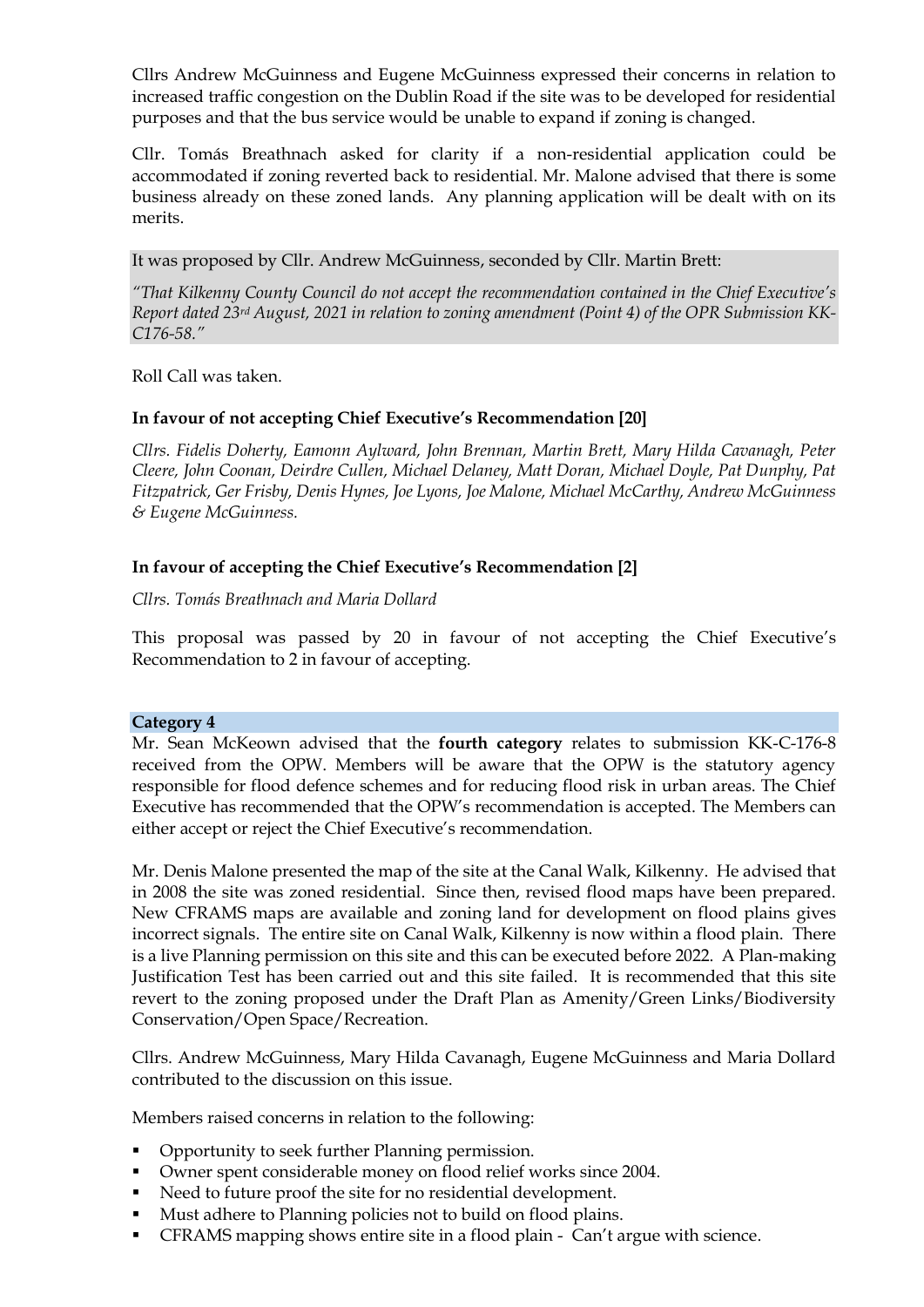Mr. Malone responded to the queries raised. He stated that standards have changed in the intervening time. Proper planning and sustainable development underpins all Planning applications.

It was proposed by Cllr. Andrew McGuinness, seconded by Cllr. Mary Hilda Cavanagh:

*"That Kilkenny County Council do not accept the recommendation contained in the Chief Executive's Report dated 23rd August, 2021 in relation to Submission No. KK-C176-8 from OPW" (Point 5).*

Roll Call was taken.

### **In favour of not accepting Chief Executive's recommendation [17]**

*Cllrs. Fidelis Doherty, Eamonn Aylward, John Brennan, Martin Brett, Mary Hilda Cavanagh, John Coonan, Deirdre Cullen, Michael Delaney, Matt Doran, Michael Doyle, Pat Dunphy, Pat Fitzpatrick, Ger Frisby, Denis Hynes, Joe Malone, Michael McCarthy & Andrew McGuinness.*

### **In favour of accepting Chief Executive's recommendation [5]**

*Cllr. Peter Cleere, Joe Lyons, Eugene McGuinness, Maria Dollard and Tomás Breathnach.*

The proposal was passed by 17 in favour of not accepting the Chief Executive's Recommendation to 5 in favour of accepting.

### **CATEGORY 5**

Mr. Sean McKeown advised that the **fifth category** relates to the following submissions received on the Wind Strategy in respect of Castlebanny:

All with the prefix KK-C176: 4; 14; 18; 19; 20; 22; 25; 30; 31; 51; 52; 56; 57; 59; 61; and 65.

The Chief Executive's Response and Recommendations on foot of these submissions are referred to in Section 3.1 of the Chief Executive's Report. The Members can either accept or reject the Chief Executive's recommendations. Mr. McKeown stated that the decision already made by the Elected Members on the Chief Executive's recommendation to submission KK-C-176-58 from the OPR is also relevant here.

Mr. Denis Malone advised the meeting that the recommendation from the OPR in relation to Castlebanny is to redesignate the area as "Acceptable in Principle" and the Chief Executive's Recommendation is consistent with the OPR Recommendation.

It was proposed by Cllr. Andrew McGuinness, seconded by Cllr. Pat Dunphy:

*"That Kilkenny County Council do not accept the recommendation to retain the designation as "Acceptable in Principle" in relation to Castlebanny area contained in the Chief Executive's Report dated 23rd August, 2021 in relation to the following submissions.*

*KK-C176 - 4; 14; 18, 19; 20; 22; 25; 30; 31; 51; 52; 56; 57; 59; 61 and 65"*

Roll Call was taken.

### **In favour of not accepting the Chief Executive's Recommendation [22]**

*Cllrs. Fidelis Doherty, Eamonn Aylward, Tomás Breathnach, John Brennan, Martin Brett, Mary Hilda Cavanagh, Peter Cleere, John Coonan, Deirdre Cullen, Michael Delaney, Maria Dollard, Matt Doran, Michael Doyle, Pat Dunphy, Pat Fitzpatrick, Ger Frisby, Denis Hynes, Joe Lyons, Joe Malone, Michael McCarthy, Andrew McGuinness & Eugene McGuinness.*

The proposal was passed unanimously by all 22 Elected Members present of not accepting the Chief Executive's Recommendation.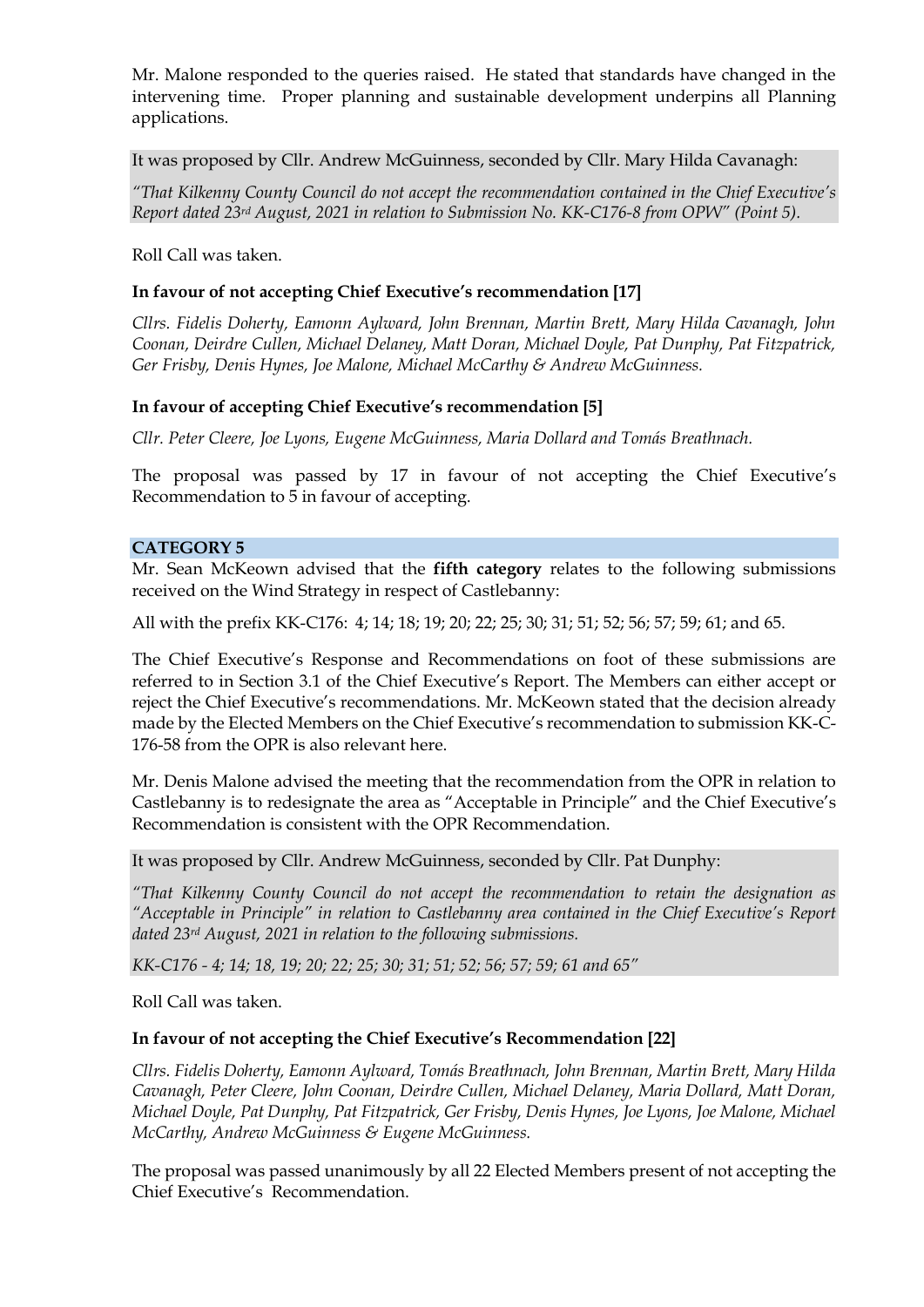#### **CATEGORY 6**

Mr. Sean McKeown advised that the **sixth category** relates to the following submissions received on the Wind Strategy in respect of Templeorum/Tullahought:

All with the prefix KK-C176-: 4; 7; 39; 40; 43; 46; 52; and 61.

The Chief Executive's Response and Recommendations on foot of these submissions are referred to in Section 3.3 of the Chief Executive's Report. The Members can either accept or reject the Chief Executive's recommendations. Mr. McKeown stated that the decision already made by the Elected Members on the Chief Executive's recommendation to submission KK-C-176-58 from the OPR is also relevant here.

Mr. Denis Malone advised the meeting that the recommendation from OPR in relation to Templeorum/Tullahought is to redesignate the area as "Acceptable in Principle" and the Chief Executive's Recommendation is consistent with the OPR recommendation.

It was proposed by Cllr. Andrew McGuinness, seconded by Cllr. Martin Brett:

*"That Kilkenny County Council do not accept the recommendation to retain the designation as "Acceptable in Principle" in relation to Templeorum/Tullahought area contained in the Chief Executive's Report dated 23rd August, 2021 in relation to the following submission.*

*KK-C176 – 4; 7; 39, 40; 43; 46; 52 and 61."*

Roll Call was taken.

### **In favour of not accepting the Chief Executive's Recommendation [22]**

*Cllrs. Fidelis Doherty, Eamonn Aylward, Tomás Breathnach, John Brennan, Martin Brett, Mary Hilda Cavanagh, Peter Cleere, John Coonan, Deirdre Cullen, Michael Delaney, Maria Dollard, Matt Doran, Michael Doyle, Pat Dunphy, Pat Fitzpatrick, Ger Frisby, Denis Hynes, Joe Lyons, Joe Malone, Michael McCarthy, Andrew McGuinness & Eugene McGuinness.*

The proposal was passed unanimously by all 22 Elected Members present of not accepting the Chief Executive's Recommendation.

### **CATEGORY 7**

Mr. Sean McKeown advised that the **seventh category** relates to the following submissions received on the Wind Strategy in respect of Johnswell/Castlewarren:

All with the prefix KK-C176-:11; 12; 13; 15; 23; 26 - 29 inclusive; 32 – 34 inclusive; 36 – 38 inclusive; 41; 42; 44; 45; 47; 53; 54; 63; 64; 66 – 69 inclusive; 71; 73 – 627 inclusive.

Mr. McKeown stated that there are 7 themes raised in these submissions and the Chief Executive's Response and Recommendation to each theme is referred to in Section 3.2, subsections (a) to (g) of her Report. In relation to 3.2 (a) and 3.2 (b) he reminded Elected Members as advised earlier in the Meeting that as neither the matter of the Wind Strategy Designation for Johnswell/Castlewarren or the text in Section 11.5.2(d) of the Draft Development Plan were subject to a proposed material alteration, the Members are now precluded from considering these issues at this stage in the process as per Section 12 (7) of the Planning & Development Act.

Mr. Denis Malone summarized sub-sections  $(c) - (g)$  of Section 3.2. It was noted that the decision already made by the Elected Members on the Chief Executive's recommendation to submission KK-C-176-58 from the OPR is also relevant here.

Mr. Malone stated that a number of submissions sought a change to the Strategic Aim - Chapter 11. The Chief Executive's recommendation is to amend the text of the Strategic Aim as follows: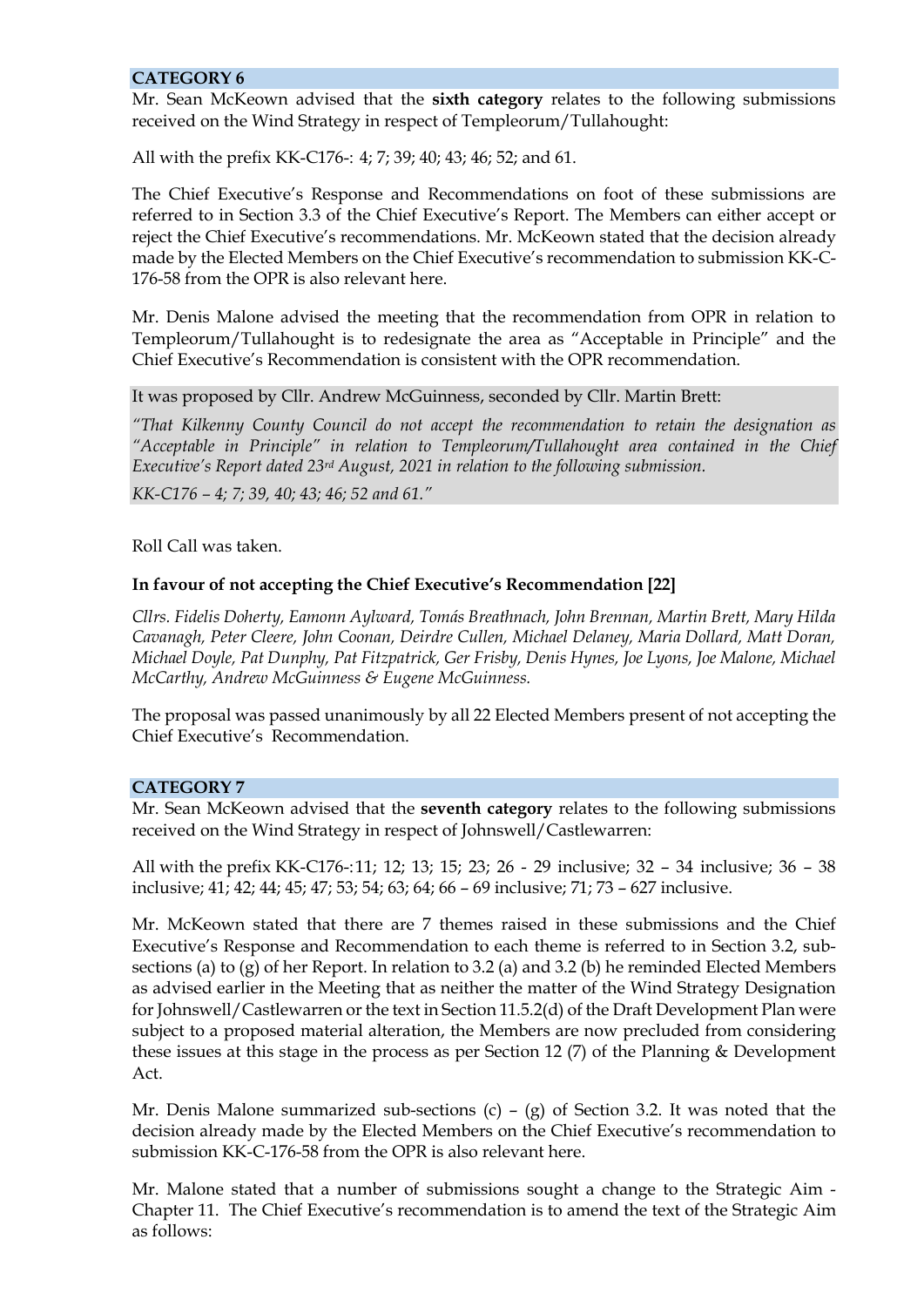*"To generate 100% of electricity demand for the County through renewables by 2030 by promoting and facilitating all forms of renewable energies and energy efficiency improvements in a sustainable manner as a response to climate change in suitable locations having due regard to natural and built heritage, biodiversity and residential amenities."*

It was proposed by Cllr. Mary Hilda Cavanagh, seconded by Cllr. John Brennan and agreed by all that:

*"Kilkenny County Council accepts the recommendation to amend the text of the Strategic Aim in Chapter 11 as follows:*

*"To generate 100% of electricity demand for the County through renewables by 2030 by promoting and*  facilitating all forms of renewable energies and energy efficiency improvements in a sustainable manner *as a response to climate change in suitable locations having due regard to natural and built heritage, biodiversity and residential amenities."*

Cllrs. Mary Hilda Cavanagh, Andrew McGuinness, Eugene McGuinness, Pat Fitzpatrick, Maria Dollard, Denis Hynes and John Brennan again expressed their disappointment in being unable to deal with all the submissions in relation to Johnswell/Castlewarren. They stated their support to the people who are against windfarms in that area.

**Section 4 of the Chief Executive's Report**

Mr. Sean McKeown advised that there are a number of minor corrections and modifications as outlined in Section 4 of the Chief Executive's Report that have arisen following internal review of the proposed material alterations. The Chief Executive is satisfied that these modifications are minor in nature and that they are therefore unlikely to have a significant effect on the environment or adversely affect the integrity of a European site, and they do not relate to:

- (i) an increase in the area of land zoned for any purpose, or
- (ii) an addition or deletion from the record of protected structures.

It was proposed by Cllr. Tomás Breathnach, seconded by Cllr. Andrew McGuinness and agreed by all:

*"That Kilkenny County Council accepts the minor correction and modifications as outlined in Section 4 of the Chief Executive's Report dated 23rd August, 2021."*

Mr. Sean McKeown advised that a final resolution was required to make the Development Plan.

It was proposed by Cllr. Mary Hilda Cavanagh, seconded by Cllr. Andrew McGuinness:

*"That the Members make the Development Plan."*

As the time was approaching 6.00 p.m.

It was proposed by Cllr. Andrew McGuinness, seconded by Cllr. Maria Dollard and agreed:

*"To suspend Standing Orders to enable the meeting to finish."*

It was proposed by Cllr. Denis Hynes, seconded by Cllr. Pat Fitzpatrick:

*"That the Members reject the making of the Development Plan"*

Cllr. Mary Hilda Cavanagh requested clarification of the implications for the Plan if the majority of Members voted not to make the Plan.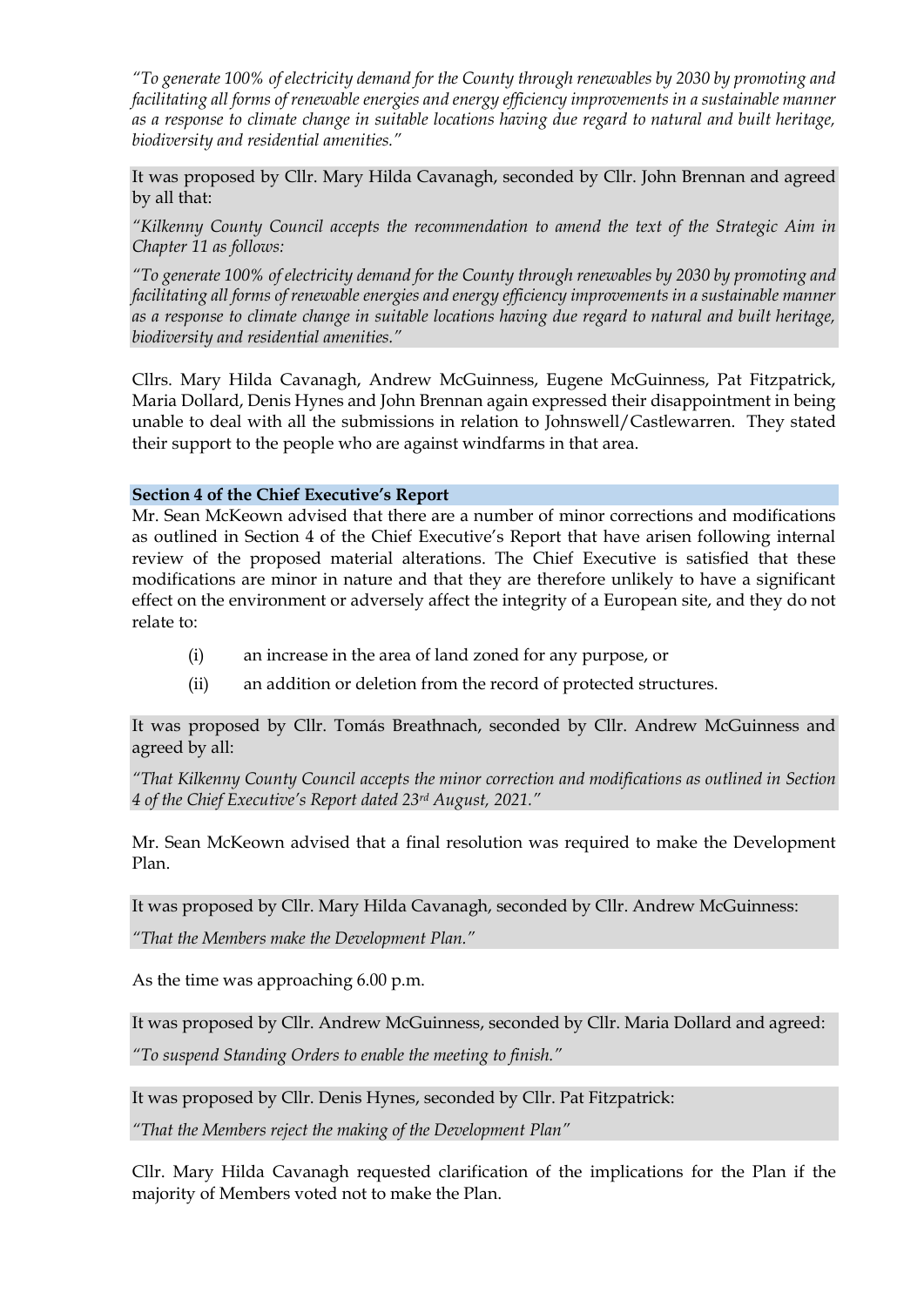Mr. Denis Malone advised that the Council has gone through the statutory process for the making of a new Development Plan. The current Development Plan expires and the Draft Plan and amendments made in June 2021 by the Members will effectively become the Plan if Members do not make the Plan before the 8th September, 2021. There is nothing in the legislation to allow the process to be suspended.

At this stage, it was proposed by Cllr. John Brennan, seconded by Cllr. Maria Dollard to adjourn the meeting for 10 minutes to allow Members to consider their position. After some discussions Cllr. Maria Dollard withdrew her seconder to the adjournment.

Cathaoirleach Cllr. Fidelis Doherty advised the Members that we have now considered the Chief Executive's Report and have made a number of decisions on the Development Plan and the Chief Executive's Report, it is now time to take a vote on making the Development Plan. She advised that a proposal to Make the Development Plan is before the Members and advised that an amendment to reject the Making of the Development Plan is also before the Members and we will now have a roll call on that amendment.

Roll Call was taken:

### **Vote in favour of rejecting the Making of the Development Plan.**

- *For (5): Cllrs. Maria Dollard, Pat Fitzpatrick, Denis Hynes, Joe Malone and Eugene McGuinness.*
- *Against (17): Cllrs. Fidelis Doherty, Eamonn Aylward, Tomás Breathnach, John Brennan, Martin Brett, Mary Hilda Cavanagh, Peter Cleere, John Coonan, Deirdre Cullen, Michael Delaney, Matt Doran, Michael Doyle, Pat Dunphy, Ger Frisby, Joe Lyons, Michael McCarthy and Andrew McGuinness.*

The proposal to reject the Making of the Development Plan is lost by 5 votes to 17 votes.

Cllr. Fidelis Doherty advised that we will take a roll call on the proposal to Make the Plan.

Ms. Anne Maria Walsh, Meeting Administrator read the proposal to Make the Development Plan into the Minutes:

### *Resolution to make the Kilkenny City and County Development Plan 2021–2027*

"We the Members of Kilkenny County Council, in accordance with the provisions of the Planning and Development Act 2000 (as amended), having considered the following:

- The Draft Kilkenny City & County Development Plan 2021 and Environmental Reports, published 22nd December 2020,
- The *Chief Executive's Report on Submissions received to the Draft Plan*, dated 25<sup>th</sup> May 2021, and *Addendum* (dated 7th June 2021) to the *Chief Executive's Report*.
- The changes made by the Elected Representatives at the public Council Meeting held on the 8th June 2021.
- The Resolution of the Council to amend the Draft Plan, signed on the 8<sup>th</sup> June 2021,
- The Proposed Material Alterations to the Draft Plan and Environmental Reports, published 30th of June 2021,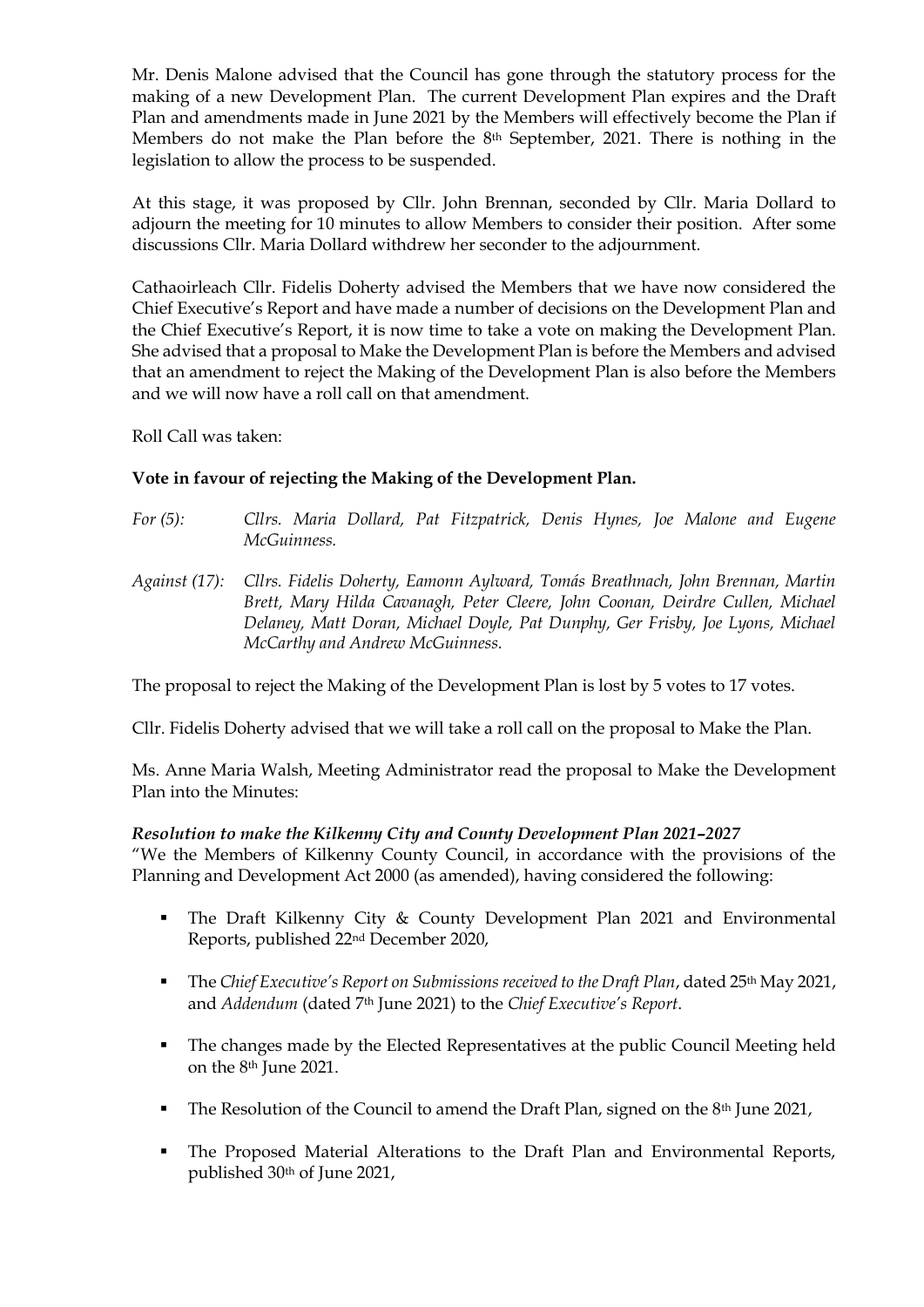- The *Chief Executive's Report on Submissions to the Proposed Material Alterations to the Draft Kilkenny City & County Development Plan 2021-2027*, published 23rd August 2021, and the Addendum (dated 26th August) as discussed at the County Council meeting on the 3rd September, 2021,
- The statement signed by the Senior Planner in relation to compliance with Section 12(10)(c) of the Planning and Development Act, as amended,

do hereby resolve to make the Kilkenny City and County Development Plan 2021-2027 in accordance with the recommendations contained in the *Chief Executive's Report* of the 23rd August 2021 & *Addendum* of the 26th August, 2021 with the exception of the changes made in accordance with the decisions of the Members during the meeting and resolutions passed today on the 3rd September, 2021".

She advised that all the resolutions passed in relation to rejecting the Chief Executive's recommendation today will be added to the signed resolution as an Appendix.

Roll Call was taken.

# **Vote in favour of Making the Development Plan with the relevant changes as agreed today:**

- *Against (17): Cllrs. Fidelis Doherty, Eamonn Aylward, Tomás Breathnach, John Brennan, Martin Brett, Mary Hilda Cavanagh, Peter Cleere, John Coonan, Deirdre Cullen, Michael Delaney, Matt Doran, Michael Doyle, Pat Dunphy, Ger Frisby, Joe Lyons, Michael McCarthy and Andrew McGuinness.*
- *For (5): Cllrs. Maria Dollard, Pat Fitzpatrick, Denis Hynes, Joe Malone and Eugene McGuinness.*

The proposal to Make the Development Plan is passed by 17 votes to 5 votes.

Cllr. Mary Hilda Cavanagh, Andrew McGuinness, John Coonan, Tomás Breathnach, Joe Malone and Denis Hynes thanked all the Members for their input, work on the Development Plan over the last year. They thanked all the Planning staff for their work and availability to deal with all queries from the Members. They also thanked the Executive for all the time given to Members in facilitating Workshops, Meetings etc.

They thanked the public for their engagement in public consultation, making submissions and discussions with the Elected Members on the issues that affect their communities.

Cathaoirleach Cllr. Fidelis Doherty thanked all involved in the process of making a new Development Plan for the City & County. Members have actively engaged in this process over the last year. The public have also engaged even though consultation was through a different format. The making of a Development Plan is a huge decision for Members as it effects all our communities and the development of the County. She thanked all the staff for their assistance to the Elected Members.

\_\_\_\_\_\_\_\_\_\_\_\_\_\_\_\_\_\_\_\_\_\_\_\_\_\_\_\_\_\_\_\_\_\_\_\_\_ \_\_\_\_\_\_\_\_\_\_\_\_\_\_\_\_\_\_\_\_\_\_\_\_\_\_\_\_\_\_

That concluded the business of the meeting.